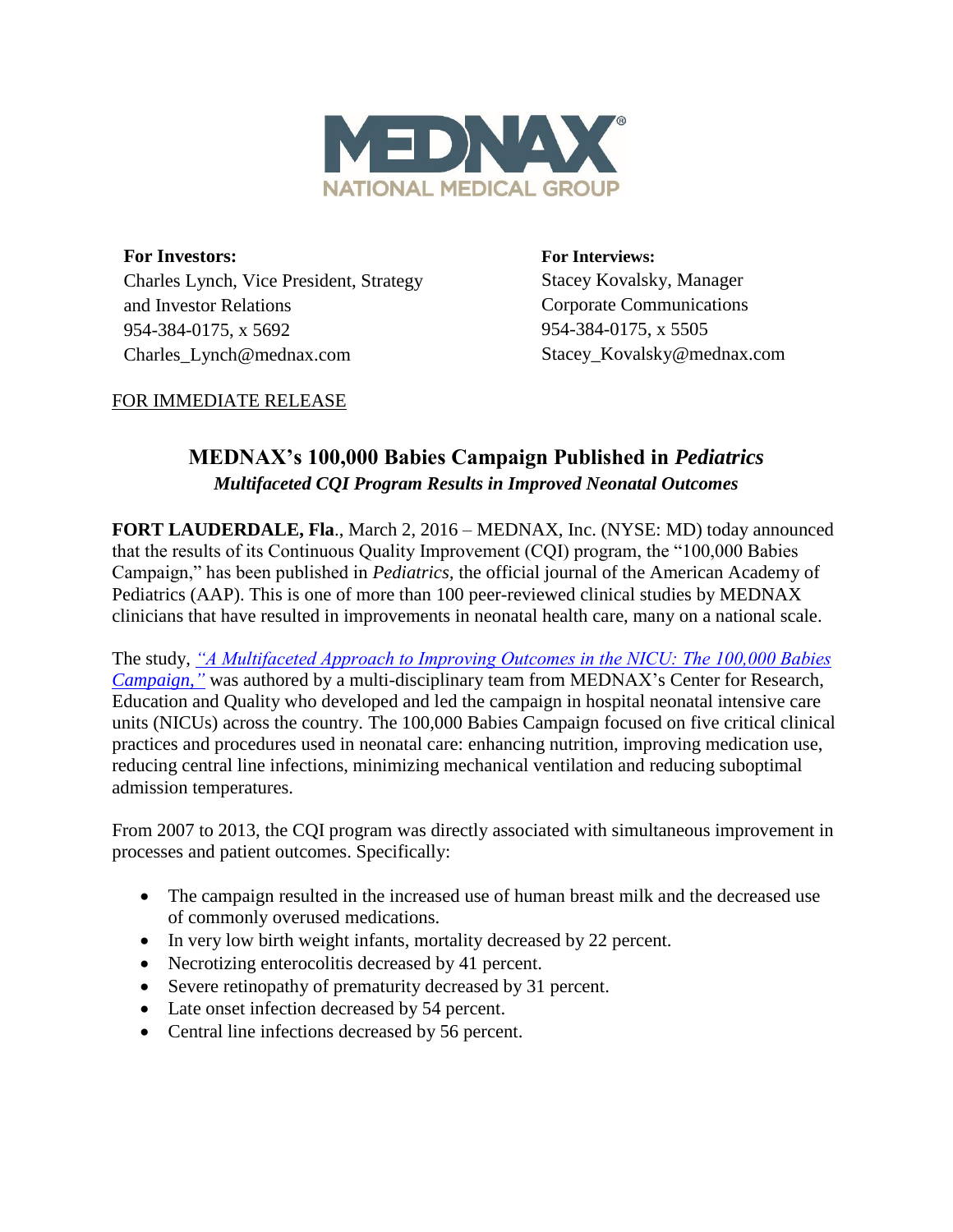These improvements in processes and patient outcomes can have significant cost implications as well. For example, the authors estimate that the decrease in central line infections over the study period reflected a cumulative cost reduction of \$58 million.

### **Organizational change and large-scale improvements**

The study itself not only focuses on the improved outcomes, but how organizational change theory, automated electronic health record (EHR) based data collection and reporting can enable simultaneous improvements in neonatal care processes and patient outcomes. According to the study's lead author, Dan Ellsbury M.D., the objective of the 100,000 Babies Campaign was to reengineer the delivery of neonatal intensive care in a large neonatal network, with the goal of simultaneous and multi-dimensional improvements in processes and outcomes.

"Quality improvement collaboratives commonly focus on a single clinical problem or morbidity, rather than groups of problems requiring extensive data collection," explains Dr. Ellsbury. "We believe that use of organizational change theory, automated collection of specialty-specific data and targeting key drivers of adverse health outcomes can result in large-scale organizational change, improved patient health and ultimately the improved value of clinical care."

Today MEDNAX providers care for nearly 110,000 neonatal patients in the country per year. With access to this large network of NICUs, de-identified study data was gathered on more than 420,000 babies from 2007 to 2013 at 330 NICUs. Data was compiled using BabySteps, the company's proprietary EHR system and transferred into the MEDNAX clinical data warehouse (CDW), one of the nation's most robust NICU databases.

"In this study, our physicians actually had the ability to see and compare their own data and outcomes against other NICUs and facilitate change. Collaborative environments like this, as well as through our frequent quality summits and annual clinical conferences make large-scale improvements possible," adds Dr. Alan Spitzer, co-author.

### **A health solutions partner in neonatal care**

The benefits of the 100,000 Babies Campaign are being recognized by MEDNAX's hospital and health system partners across the country. Participating hospitals reported improved quality of care offered to women and their babies in the local communities; improved long-term outcomes and parent satisfaction; enhanced collaboration, communication, knowledge-sharing and interdisciplinary relationships amongst all members of the NICU team; and demonstrated commitment to quality improvement, as well as patient-safety and cost-efficient care.

"The 100,000 Babies Campaign is a multi-disciplinary effort, therefore, the entire NICU team of clinicians within a participating hospital are fully committed and willing to participate in the quality improvement process," notes Dr. Robert Ursprung, co-author. "Through this team approach, lines of communication are strengthened by continuous interaction between physicians and nurses. It's truly a win-win for everyone involved, and we celebrate all of the providers who have made this effort a success."